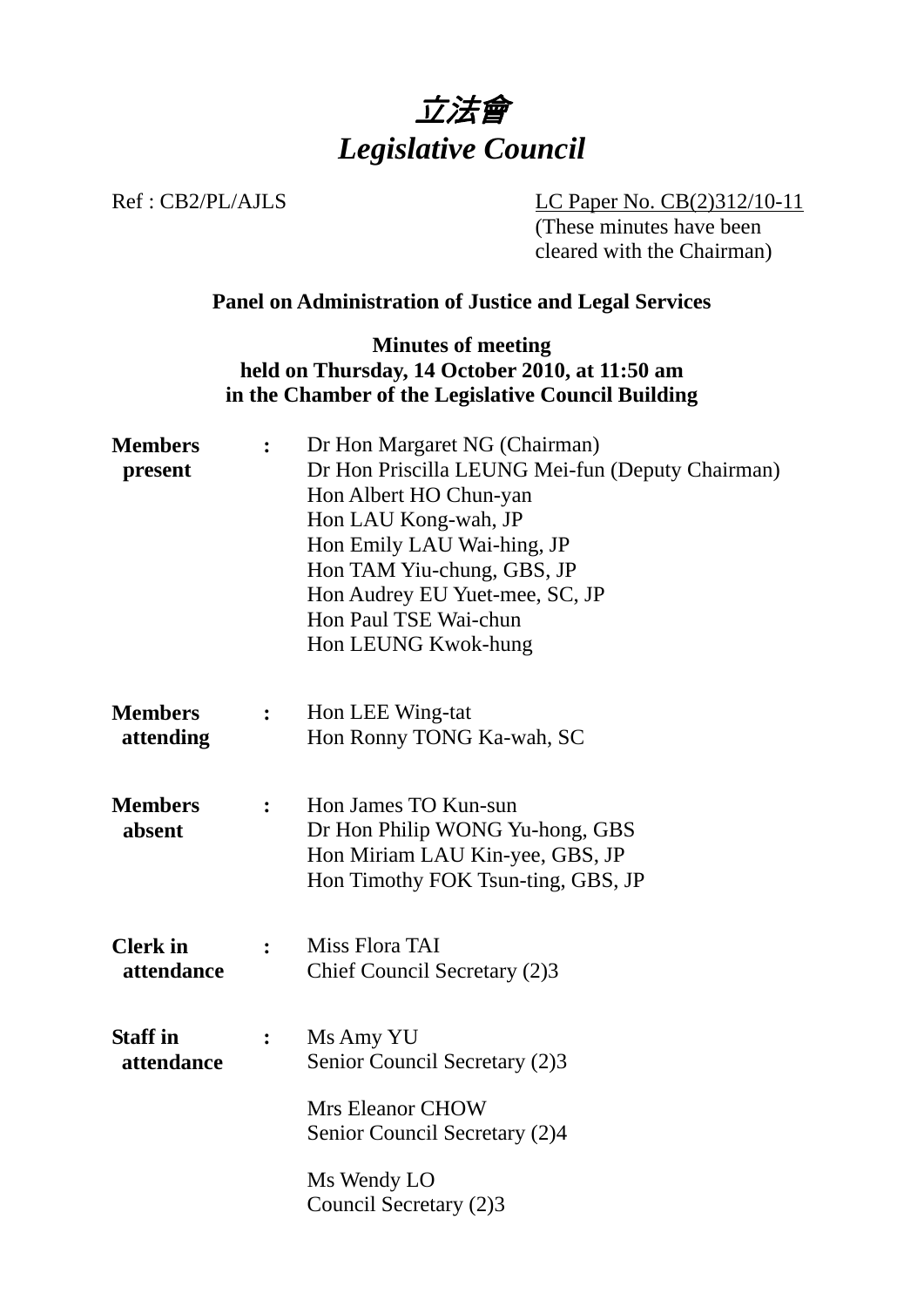# Mrs Fonny TSANG Legislative Assistant (2)3

Action

### **I. Election of Chairman and Deputy Chairman**  [Appendices V and VI to LC Paper No. CB(2)7/10-11]

# Election of Chairman

1. Dr Margaret NG, the incumbent Chairman, called for nominations for the chairmanship of the Panel. Dr Margaret NG was nominated by Mr Albert HO and the nomination was seconded by Mr LAU Kong-wah. Dr Margaret NG accepted the nomination.

2. As there was no other nomination, Dr Margaret NG was elected as the Chairman of the Panel for the 2010-2011 session.

#### Election of Deputy Chairman

3. The Chairman called for nominations for the deputy chairmanship of the Panel. Dr Priscilla LEUNG was nominated by Mr LAU Kong-wah and the nomination was seconded by Mr TAM Yiu-chung and Mr Albert HO. Dr Priscilla LEUNG accepted the nomination.

4. As there was no other nomination, the Chairman declared Dr Priscilla LEUNG elected as the Deputy Chairman of the Panel for the 2010-2011 session.

# **II. Schedule of meetings for the 2010-2011 session**

5. Members agreed that the regular meetings of the Panel would be held on the fourth Monday of each month at 4:30 pm, except the meetings in December 2010 and April 2011 which were re-scheduled as follows -

- (a) as 27 December 2010 was Christmas holiday, the meeting was re-scheduled for Tuesday, 21 December 2010, at 4:30 pm; and
- (b) as 25 April 2011 was Easter holiday, the meeting was re-scheduled for Thursday, 14 April 2011, at 4:30 pm.

6. Members also agreed that the next regular Panel meeting would be held on 22 November 2010.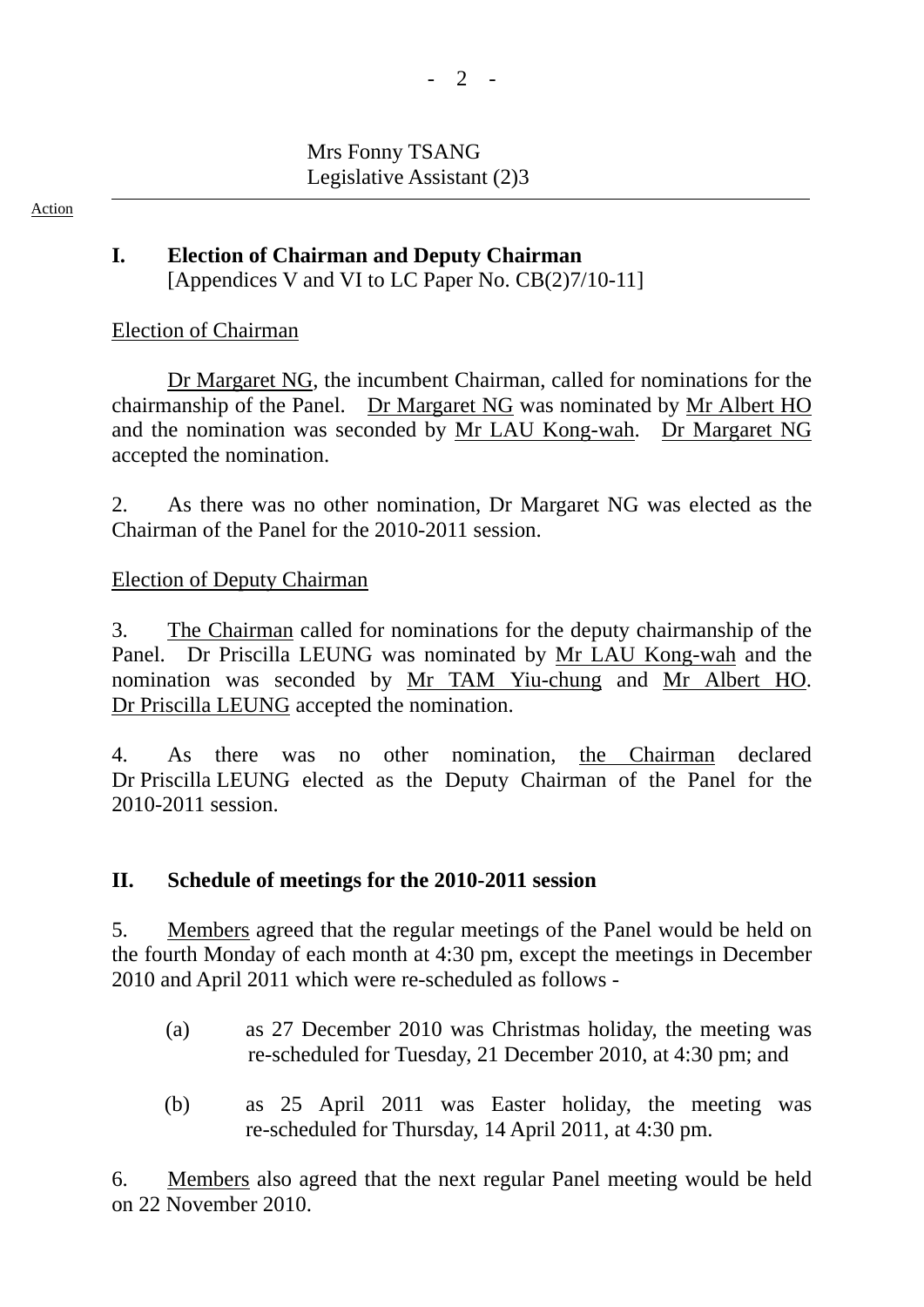(*Post-meeting note*: The meeting schedule for the 2010-2011 session was issued vide LC Paper No. CB(2)59/10-11 on 15 October 2010.)

### **III. Items for discussion at the next meeting**  [Appendices II and III to LC Paper No. CB(2)7/10-11]

#### Discussion items for the next regular meeting

7. Members agreed to discuss the item of "Proposed creation of a new rank of Assistant Principal Government Counsel (Directorate (Legal) 1) and creation of posts in the Department of Justice" proposed by the Administration at the next regular meeting to be held on 22 November 2010.

8. The Chairman said that at the special Panel meeting held on 30 September 2010, members had urged the Administration to revert to the Panel as soon as possible on its consideration of the proposals put forward by the Hong Kong Bar Association for expanding the scope of the Supplementary Legal Aid Scheme ("SLAS"). Noting that the Chief Executive had announced in his 2010-2011 Policy Address that the Government had earmarked \$100 million for injection into the SLAS Fund when necessary to expand the scope of the scheme, the Chairman proposed to discuss with the Administration the progress of its review on SLAS at the meeting on 22 November 2010. Members agreed.

# Proposed construction of the West Kowloon Law Courts Building ("WKLCB")

9. The Deputy Chairman said that when the Panel was consulted on the proposed construction of WKLCB in April 2010, she had expressed the view that the selected site was inappropriate as the new court building would be surrounded by high-rise buildings. In her view, the new court building should be located at a place with spacious surroundings. She considered that Site 6 nearby which was located near the waterfront was a more appropriate site for WKLCB. As the location of WKLCB involved planning issues, she had proposed that the matter be discussed by the Panel on Development in the context of the overall planning of the North West Kowloon Reclamation Site 6, and the Panel on Development had agreed to her proposal. She considered that the WKLCB project should be further discussed jointly by this Panel and the Panel on Development.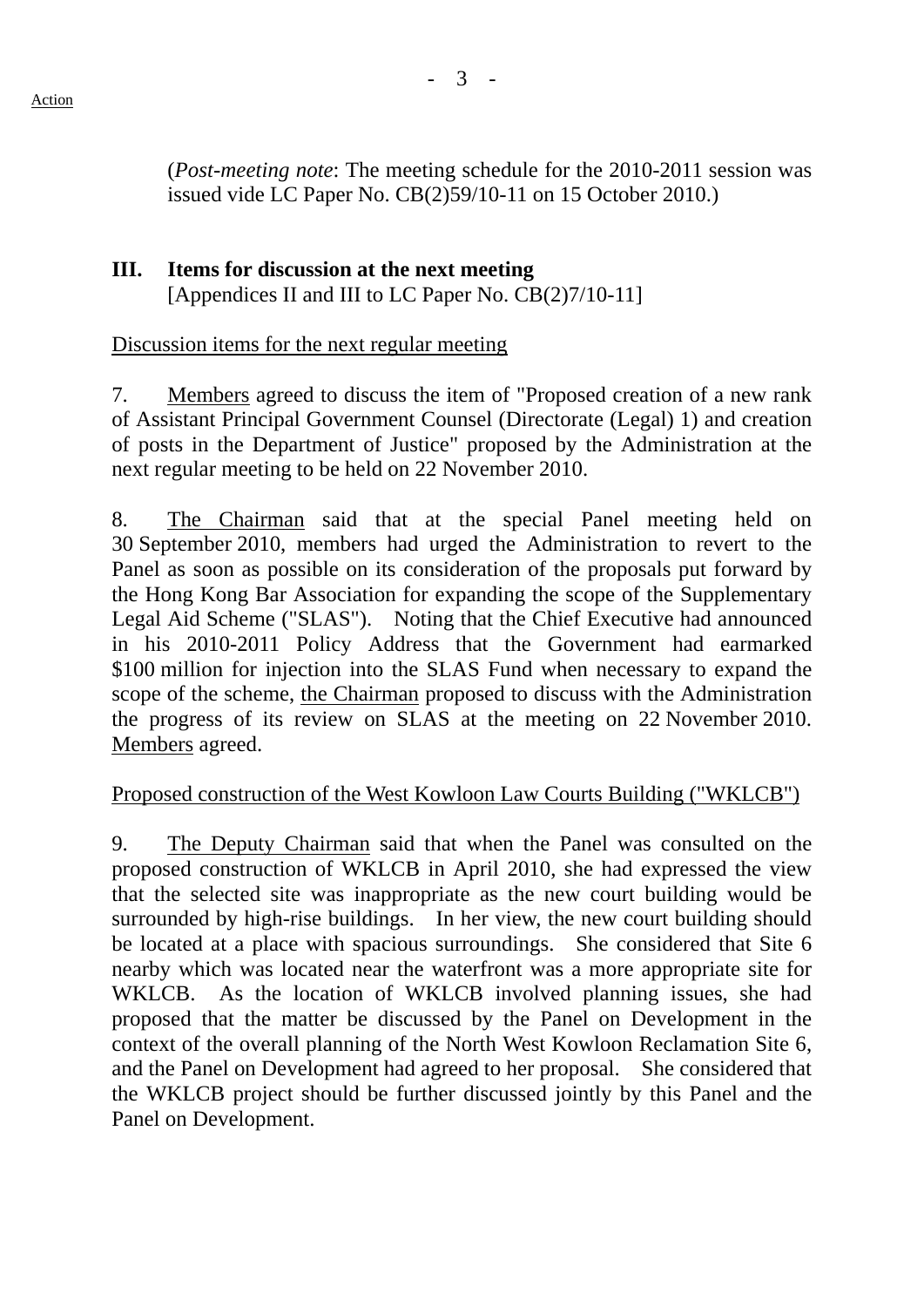10. The Chairman said that the Deputy Chairman had written to her in end of June 2010 concerning the selected site for WKLCB and her letter had been

Clerk

circulated to members. The Judiciary Administration ("JA") had responded that the Judiciary considered the present selected site more suitable and hoped to commence the WKLCB project as soon as possible to meet the pressing need for improvements to the provision of court facilities. The Chairman informed members that according to the Panel's list of outstanding items for discussion, JA would further consult the Panel on the WKLCB project in June 2011. Noting that the Panel on Development would discuss the relevant planning issues, the Chairman proposed that members of this Panel be invited to join the discussion when the matter was discussed by the Panel on Development. Members agreed.

Applicability of Hong Kong Special Administrative Region ("HKSAR") laws to offices set up by the Central People's Government ("CPG") in HKSAR

11. Ms Emily LAU expressed grave dissatisfaction with the slow progress achieved by the Administration over the past 10 years in the extension of the applicability of HKSAR laws to CPG offices set up in HKSAR. The Chairman also expressed discontent that the Administration was unable to tell unequivocally whether the Personal Data (Privacy) Ordinance (Cap. 486) applied to CPG offices in Hong Kong. Members agreed that the Administration should be requested to report to the Panel on the progress of its work on the matter as soon as practicable and revert to members on the timing for discussion.

# **IV. Any other business**

Joint Subcommittee on Amendments to Land Titles Ordinance [LC Paper No. CB(1)3002/09-10]

12. The Chairman invited members' views on the proposal for the Joint Subcommittee to continue its work in the 2010-2011 session as set out in LC Paper No. CB(1)3002/09-10. Mr Paul TSE indicated support for the proposal, saying that the Administration's work on the preparation of amendments to the Land Titles Ordinance (Cap. 585) which had significant implications for the legal profession had dragged on for many years.

13. Members agreed that the Joint Subcommittee would continue its work in the 2010-2011 session.

Clerk